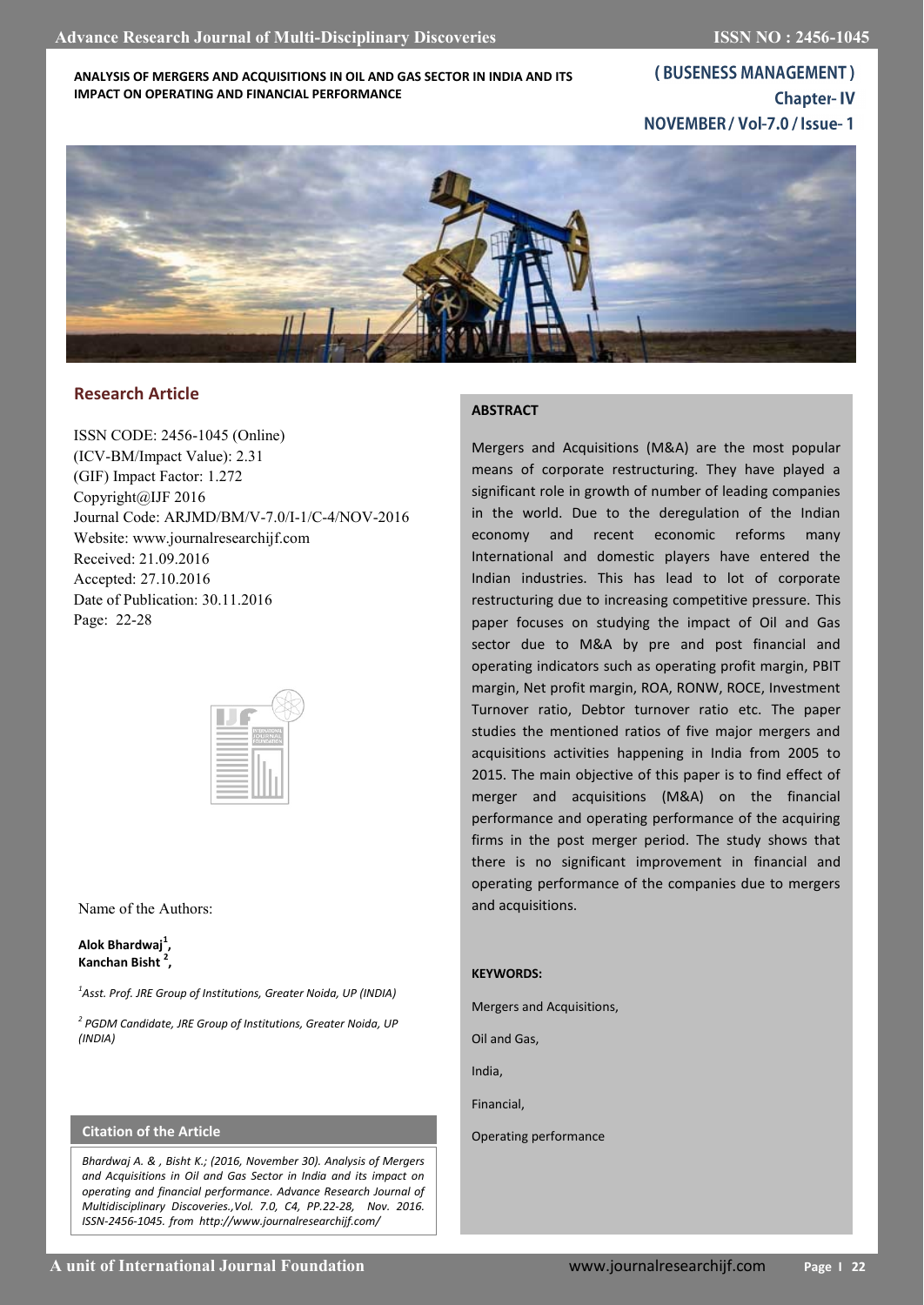## **INTRODUCTION**

Mergers and Acquisitions (M&A) have played a very important role in the transformation in the Indian industrial sector. M&A activities increased after the Second World War period. The functional importance of M&As has undergone a sea change since liberalization in India. The MRTP act has been amended along with other legislations so as to assist large businesses and foreign companies to follow the M&A route for growthIn the post 2000 period we have witnessed a rise of M&A in India. The number and size of deals have become very big and it reached 1.3% of the global deal value in 2006.

So the reasons for all this are:

- Growth
- Need for reorganization within an industry to eliminate over-capacity
- Financial opportunities

## **CASES STUDIED:**

In 2011, the acquisition of Abbot Point Coal Terminal, Australia was done by Adani Enterprises. This was the third overseas acquisition by the Adani Group. The deal size was also one of the largest amongst all port acquisitions in the world, and made the Adani Group the largest Indian investor in Australia.

GVK is one of largest power and infrastructure group of India, worth A\$8bn bought two Australian coal mines from Hancock Prospecting which was privately controlled by the billionaire Gina Rinehart. GVK Power, part of the GVK Group, acquired Australia's Hancock Coal for \$1.26 billion. GVK acquired majority holding in railways, coal resources, and port infrastructure projects of Hancock Coal. The company did long term contracts to supply 20 million tonnes of coal every year to support around 7,500 megawatts of power generating capacity.

Oil and Natural Gas Corp of India(ONGC) bought UK-listed Imperial Energy for £1.4bn (\$2.6bn) which was its first acquisition of a foreign exploration and production company .The company aimed at securing foreign oil reserves and paid around £90m. Imperial had more than 6.8 billion barrels of oil equivalents in reserves. It was the biggest overseas acquisition by ONGC.

Coastal Gujarat Power Limited company was acquired by Tata enterprises in 2007.Coastal Gujarat Power Limited is a subsidiary of Tata Power Company Limited now. Coastal Gujarat Power Limited generates and sells electric power in Gujarat, India. Coastal Gujarat Power Ltd. Operates an ultra mega power project in Mundra which generates around 4000 mega watts of power. The company is based in Mumbai, India and was incorporated in 2006 .

Suzlon acquired the German wind turbine manufacturer Repower in 2007. This improved the company's foothold in Europe.With the acquisition of REpower's highly respected multi-megawatt class wind technology,

## **OIL AND GAS SECTOR IN INDIA**

The oil and gas sector is an important industry in India and plays a vital role in decision making for all the other important sections of the economy. India was the third largest consumer of oil in the world in 2015. Oil imports constitute about 81% of India's total domestic oil consumption in 2015-16.This sector is one of 25 key areas under "Make in India" initiative. Natural gas was around 6.5% of the energy mix, in 2105.India has 230.066 MMTPA of refining capacity with a surplus refining capacity of 15%, making it the second largest refiner in Asia. India is the fourth largest LNG importer in 2015 with 6.4% of global imports.India held nearly 635 MMT of oil reserves in 2015in western part of the country. About 49% of reserves are onshore resources, while 51% are offshore.

A recent report indicatedthat the Indian oil and gas industry is anticipated to be worth US\$ 139.8 billion by 2015. India's economic growth is closely related to energy demand. It is projected that the need of oil and gas will grow in the future, therefore, investments in the sector are quite sensible.

The demand for oil and gas is increasing everyday and the Government has adopted several policies for the same.100% FDI has been allowed in many sectors including natural gas, petroleum products and refineries. India ranks fifth in LNG importers in the world. The country accounts for 5.5% of the world trade of LNG. In May 2016, the country imported 2.08 Billion Cubic Metres (BCM) of LNG witnessing a 43.38% YoY increase. The demand is expected to grow at a 16.89 % CAGR to 306.54 Million Metric Statndard Cubic Metres per Day (MMSCMD) by 2021.

## **FUTURE GROWTH IN OIL AND GAS SECTOR:**

- Oil and gas sector plays significant role as it is one of the third energy required is met by the hydrocarbons.
- EIA projects India and China will show for about half of global energy demand growth through 2040, with energy demand of India is growing at 3.2% per year. As per BP Energy Outlook 2016, energy consumption of India is projected to grow at 4.2% per annum upto 2035.
- In 2016, country's natural gas pipeline network is spreaded over 14760.6 km. Another which is under various stages of implementation, 15000 km is received to complete national gas grid.
- New Domestic Gas Pricing guidelines is checking marketing freedom for difficult areas, and resolving other concerns in the existing areas under exploration and production have resulted into unlocking of reserves valued at Rs. 3.5 Lakh crore.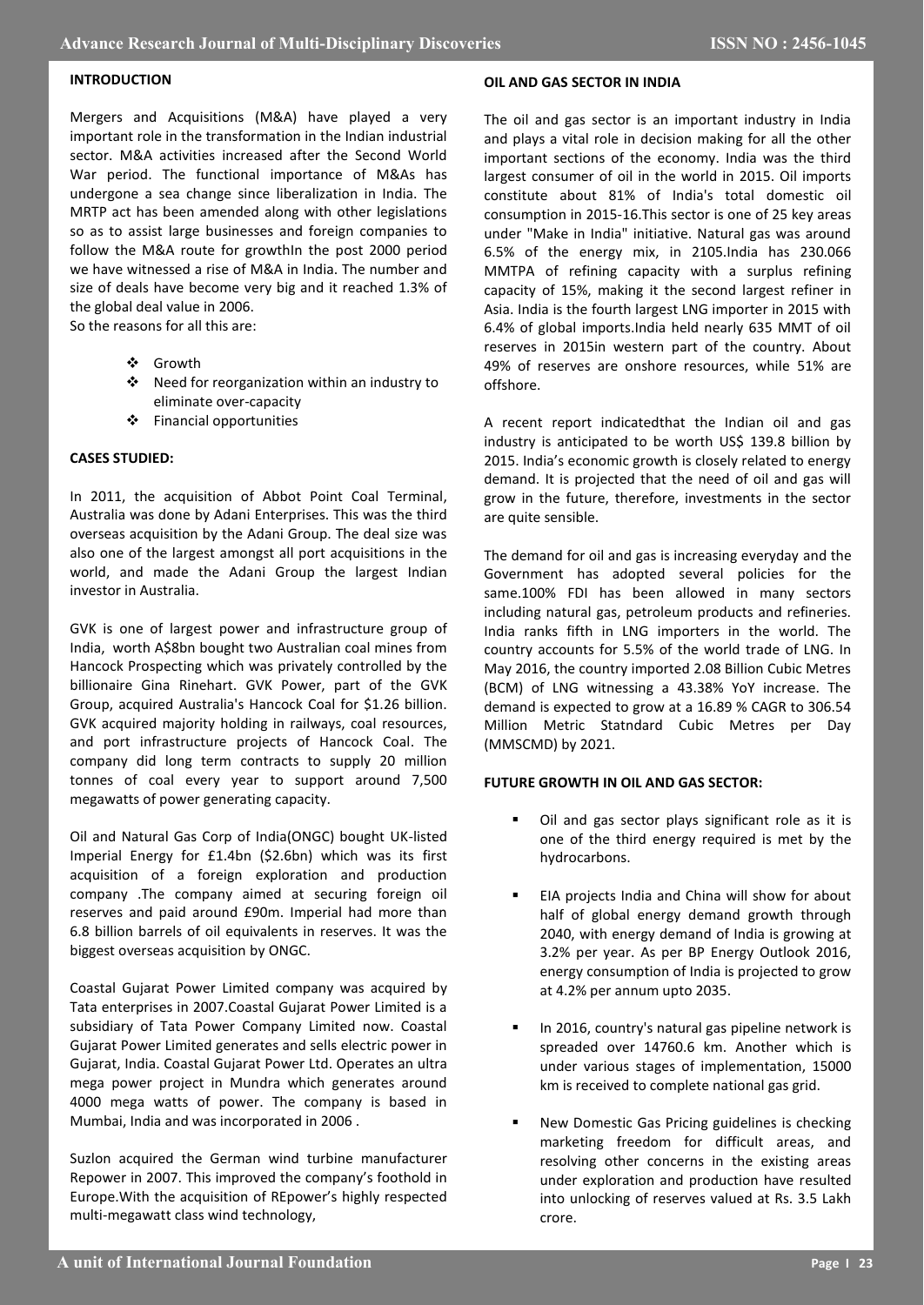- There are other plans to connect 326 cities with city gas distribution network by 2022. The main concern is to promote use of natural gas, priority for allocation of domestic gas was accorded to PNG/CNG segments for meeting 100% demand and faster roll out of PNG connections and CNG stations.
- India's Refining capacity is forecasted to reach 256.55 MMTPA by 2020 after completion of the projects undertaken by refineries which are under process.
- The price of diesel has been made effective October 19, 2014, to provide better service delivery due to increased competition in the auto fuel sector. The saving in subsidy is been provided for funding anti-poverty and social sector schemes.
- The Government is focused on providing affordable, and modern energy to every person ,to promote clean cooking fuel. The planning is also going by government to increase LPG coverage by providing 10 crore new LPG connections in next 3 years till 2019.
- Under the scheme called Pradhan Mantri Ujjwala Scheme (PMUY), free connections of LPG are planned to be provided in next 3 years till 2019. It is being done to empower women of BPL families of 500 crore.
- LPG consumers are influence to voluntarily give up their LPG subsidy under 'GiveltUp' campaign. In june 2016, Against each `GiveltUp' consumer, more than 1.03 crore LPG consumers have given-up LPG subsidy .
- PAHAL launched for direct transfer of LPG subsidy to the bank accounts of LPG consumers which has resulted in right targeting of subsidy by elimination of 3.34 crore duplicate/inactive connections and saving of more than Rs. 21,000 crore of subsidy.
- A scheme called Direct benefit transfer of Kerosene (DBTK) is planned to launch for targeting of kerosene subsidy, would be launched initially in 40 selected cities across 9 States during 2016-17.
- The government has planned to roll out BS-IV auto-fuels from the country by April 1, 2017 and jump into BS-VI autofuels all over the country by April 1, 2020. It would help major investment in refinery upgradation, services sector ,auto industry,and related manufacturing .

### **LITERATURE REVIEW**

A merger is the combination of two firms, where only one firm survives and assumes all the assets and obligations of the merged firm, which ceases to exist legally (Gaughan, 1999). Thus, mergers involve a consolidation process and the creation of a new firm with the dissolution of the original firms (Ross, Westerfield & Jaffe, 1998; Gaughan, 1999). Whereas, an acquisition relates to the transfer of ownership between two firms, where one firm (the acquirer) buys a part or the totality of another firm (the acquired) and establishes itself as the new owner (Ross et al.,1998).

In recent history numerous literature and papers have been researched on the impact of M&A on corporate capital consolidation and several theories have been proposed to understand the empirical validation of such impacts. Some of the effects that have been widely studied are the returns to shareholders following the merger and acquisition and the post-merger performance of the merged business entity. Following this, several measures have been postulated to understand and measure the performance of the company following M&A. These include the long and short term impacts of announcement, the effect of hostile takeovers etc. Mixed results were shown by Ikeda and Doi after they investigated the performance of the mergers of Japanese manufacturing firms using the measure of ROE and found that half the sample had their ROE increased post M&A and ROA increased in half the cases. However, over the 5 year period both these profitability measures showed an increase in more than half the firms, showing that there was a adjustment period where the acquiring firms learn to manage the new organisation. Kruse park and Suzuki examined the long term operating performance of Japanese companies where the sample used was 56 manufacturing organisations during the period 1966-97. This study showed a improvement of the operating performance over a 5 year period and that pre-merger and post-merger performance are highly correlated.

Research literature has shown us that the operating performance of the acquiring firms have shown mixed results in terms of the difference between the post-merger and pre-merger performance. Thus it would be extremely difficult to conclude whether the M&A can be use as a catalyst by acquiring firms to achieve better operating performance. Ramaswamy and Waegelein, 2003 tested the long-term post-merger financial performance of merged companies in Hong Kong to determine relationships between post-merger performance and firm size, the compensation plan, method of payment, and industry type. The analysis covered the five years pre and postmergers (using operating cash flow returns on market value of assets as the measure of performance). The results have concluded that there is a positive significant improvement in the postmerger performance. Healy, Palepu, Ruback examined the performance of 50 US mergers post acquisition using.The criteria of cash flow performance and found that the operating performance of these companies were distinctly better following acquisitions. But the other claim that the operating cash flow performance did not improve following acquisitions was claimed by Ghosh in his paper. Kruse park and Suzuki examined the long term operating performance of Japanese companies where the sample used was 56 manufacturing organisations during the period 1966-97. This study showed a improvement of the operating performance over a 5 year period and that pre-merger and post-merger performance are highly correlated. Research literature has shown us that the operating performance of the acquiring firms have shown mixed results in terms of the difference between the post-merger and pre-merger performance. Thus it would be extremely difficult to conclude whether the M&A can be used as a catalyst by acquiring firms to achieve better operating performance.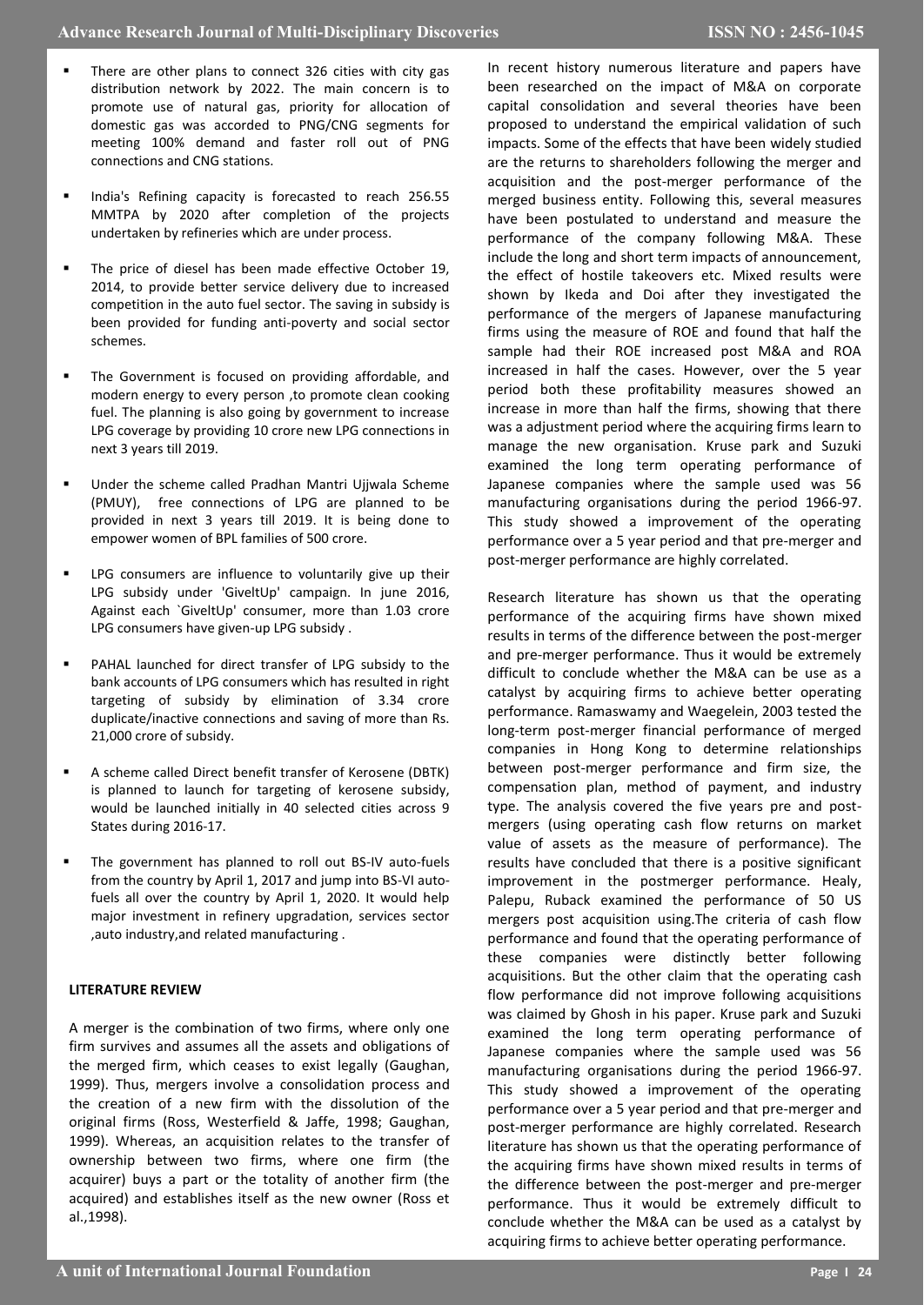Kaur,2002, compared the pre-merger and post-merger performance of acquiring companies using a set of financial ratio. The study concluded that profitability and efficiency declined post acquisition but there was no statistically different performance. However,Pawaskar who undertook the same study using firms during 1992-95 and ratios of profitability, growth, leverage and liquidity concluded that acquiring firms performed better then industry average in terms of profitability. When he performed a regression analysis, he found that to the contrary of earlier finding, there was no increase in post-merger profits compared to the industry average.

PramodMantravadi and A Vidyadhar Reddy analysed the post-merger performance of acquiring firm's different industries in India. The study found that there are minor variations in terms of impact on operating performance following mergers, in different industries in India. Empirical testing of post-merger performance of Indian companies has so far been proved inconclusive in order to derive any meaningful inference. The studies were also highly skewed in favour of a particular sector especially manufacturing ones and have a time period bias as only short time intervals were chosen to measure the performance. Ramakrishnan (2008), investigated that whether mergers in India have resulted in improved long-term post-merger firm operating performance through enhanced efficiency or not with the help of hypotheses. This study indicated that in the long run, mergers emerge to have been financially beneficial for firms in the Indian industry. Kumar,2009, examined the post-merger operating performance.The study attempts to identify synergies, if any, resulting from mergers. The study uses accounting data to examine merger related gains to the acquiring firms. It was found that the post-merger profitability, assets turnover and solvency of the acquiring companies, on an average, depicted no improvement when compared with pre-merger values. N. M. Leepsa& Chandra Sekhar Mishra (2012),in their research paper on "Post Merger Financial Performance: AStudy with Reference to Select ManufacturingCompanies in India",tries to study the trend in merger and acquisition (M&A) particularly with reference to manufacturing companies. The present study is an attempt to find out the difference in post-merger performance compared with pre-merger in terms of profitability, liquidity and solvency. The statistical tools used are descriptive statistics and paired sample ttest.

## **RESEARCH METHODOLOGY**: -

### **Objectives of the study**

- To study the effect of merger and acquisitions (M&A) on the financial performance of the acquiring firms in the post merger period.
- To study the effect of merger and acquisitions (M&A) on the operating performance of the acquiring firms in the post merger period.

#### **Research hypothesis**

Following hypotheses were formulated based upon the objectives:

- **H01:** There is no improvement in the financial performance of acquiring firms in post merger of Oil and Gas sector.
- **H02:** There is no improvement in the operating performance of acquiring firms in post merger of Oil and Gas sector.

#### **Sample selection**

The present study takes into account the Mergers in Oil and Gas sector announced between 2005 and 2015. We have compared pre-merger 1 year with post-merger years i.e. three years after merger has taken place. We have only taken companies into consideration where we can do comparison after 3 years of merger till 2015. Therefore, the sample was limited to merger announced before 2012.The sample size of study comes out to be 5mergers in the recent study period.

#### **Statistical tools & techniques**

Data has been analyzed using various sources.Also various statistical tools and techniques have been applied in this study. Mean, Variance and standarddeviation were used for descriptive statistics. The hypotheses are tested using Paired Sample t-test. SPSS and MS-Excel have been used to analyze data.

### **Data collection**

Secondary sources have been used for data collection of various financial ratios for 1-year prior up to 3 years of postmerger of the sample companies which are: Moneycontrol.com and annual reports of the companies.

#### **DATA ANALYSIS/HYPOTHESIS TESING**

To analyze and test the hypothesis of one year pre merger(- 1 year) and 3 year post merger(+1year ),(+2year) and (+3 year) we have used " paired sample t-test" with confidence interval of 0.05 or 95% and descriptive analysis for mean difference. The results are showed in following table: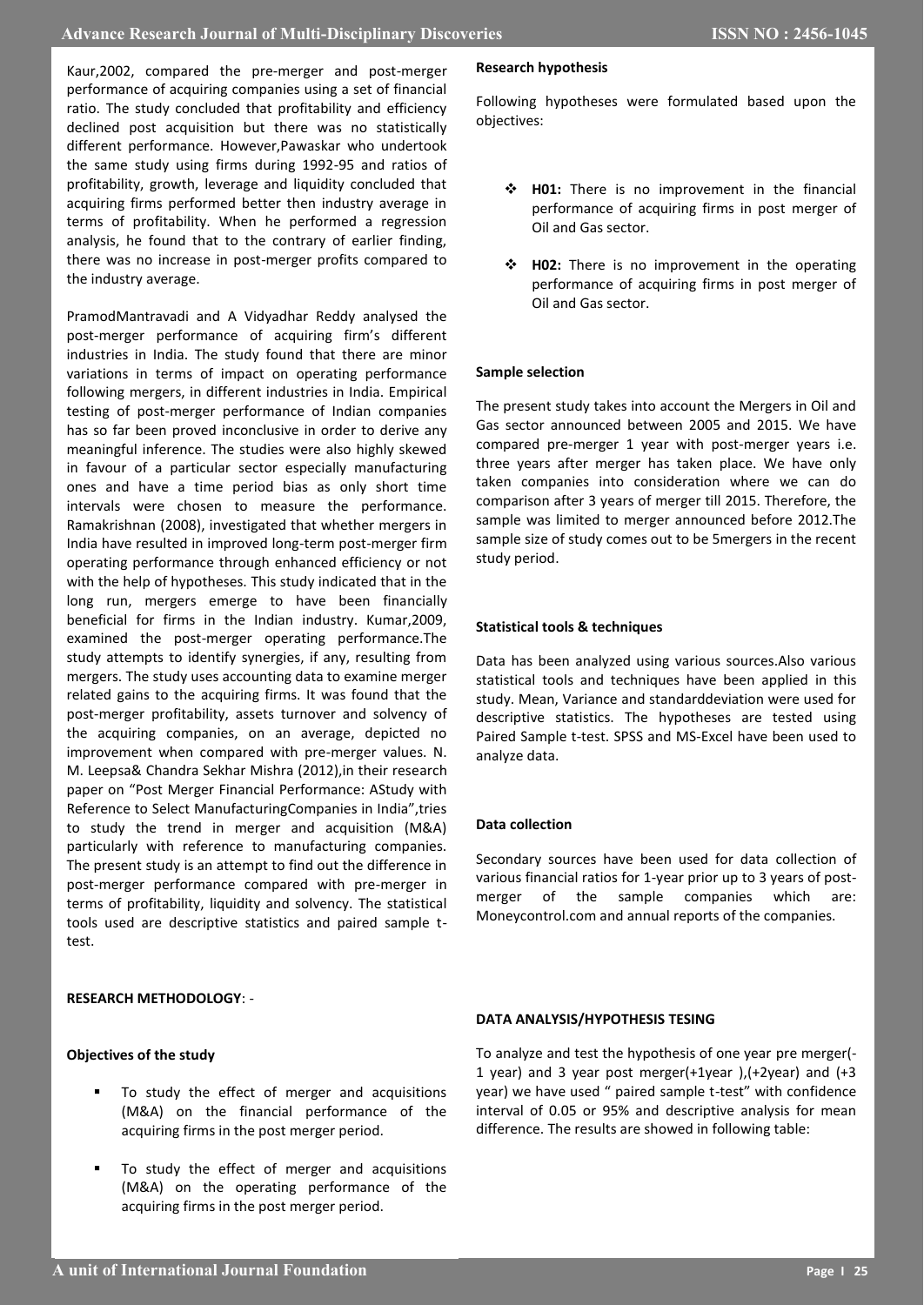|                                      |       | <b>Mean Value</b> |         |          | <b>T-Value</b> |          |          | P-Value(2 Tailed) |         |          |
|--------------------------------------|-------|-------------------|---------|----------|----------------|----------|----------|-------------------|---------|----------|
|                                      | $-1$  | $+1$              | $+2$    | $+3$     | $-1,+1$        | $-1,+2$  | $-1,+3$  | $-1,+1$           | $-1,+2$ | $-1, +3$ |
| <b>Profitability standards</b><br>1. |       |                   |         |          |                |          |          |                   |         |          |
| Operating profit margin              | 0.72  | 0.742             | 0.54    | 1.164    | $-0.503$       | 1.743    | $-0.488$ | 0.641             | 0.156   | 0.651    |
| PBIT margin                          | 31.98 | 18.5              | 8.34    | 9.568    | 0.934          | 1.176    | 1.218    | 0.403             | 0.305   | 0.29     |
| Cash profit margin                   | 0.602 | 0.662             | 0.718   | 0.882    | $-0.87$        | $-0.789$ | $-1.13$  | 0.434             | 0.474   | 0.322    |
| Net profit margin                    | 23.23 | 6.06              | $-8.55$ | $-15.66$ | 1.109          | 1.318    | 1.465    | 0.329             | 0.258   | 0.217    |
| Return on Capital employed           | 11.25 | 8.86              | 9       | 4.9      | 0.783          | 0.7      | 0.982    | 0.477             | 0.523   | 0.382    |
| Return on Net worth                  | 13.69 | 12.242            | 9.984   | 10.98    | 0.374          | 0.47     | 0.327    | 0.734             | 0.671   | 0.765    |
| Return on asset                      | 8.27  | 5.95              | 3.97    | 2.93     | 1.359          | 1.003    | 0.962    | 0.246             | 0.373   | 0.391    |
| <b>Operating standards</b><br>2.     |       |                   |         |          |                |          |          |                   |         |          |
| Inventory turnover ratio             | 18.48 | 9.56              | 12.31   | 10.57    | 1.022          | 0.895    | 0.983    | 0.382             | 0.437   | 0.398    |
| Debtor turnover ratio                | 6.7   | 9.67              | 8.38    | 4.73     | $-0.126$       | 0.047    | 4.539    | 0.906             | 0.965   | 0.011    |
| Investment turnover ratio            | 1.04  | 0.45              | 1.98    | 4.06     | 1.578          | $-0.554$ | $-0.986$ | 0.19              | 0.609   | 0.38     |
| Asset turnover ratio                 | 47.08 | 34.85             | 38.37   | 31.12    | 1.484          | 1.544    | 1.778    | 0.212             | 0.197   | 0.15     |

## **Financial/Profitability ratios:**

- 1) Merger has brought no change in operating profit post period (+1 year) p=0.641 >0.05. In comparison to pre-merger (-1 year) and post-merger (+ 2 year)  $p = 0.156 > 0.05$  still we can see there is no change in operating profit of the company. In comparison to pre-merger (-1 year) and post-merger (+ 3 year) p=0.651> 0.05 again in 3rd year there is no change in operating profit of the company.
- 2) There is no improvement in PBIT margin of the company (+1 year) p=0.403>0.05. In (+2 year) p= 0.305>0.05 again no change and improvement in PBIT margin. In (+3 year) p=0.290>0.05 again no change. So M&A doesn't improve PBIT margin of the company.
- 3) Cash profit margin of the company also has no change (+1 year) p= 0.434>0.05. In (+2 year) p=0.474>0.05 still no change in second consecutive year. In (+3 year) p=0.322>0.05, here also we can find in third consecutive year also there is no change in cash profit of the company.
- 4) M&A has not brought any change in Net profit of the company (+1 year) p=0.329>0.05. in (+2 year) p=0.258>0.05 still no improvement in second post year of M&A. In (+3 year) p=0.217>0.05 again M&A leads no change in net profit margin of the company.
- 5) Return on capital employed has also not improved by M&A as in (+1 year) p=0.471>0.05. In second consecutive year (+2 year) p=0.523>0.05 no improvement again. In third consecutive year (+3 year) p=0.382>0.05 still M&A is not able to get return on capital employed.
- 6) Return on net worth of the company hasn't received any significant improvement from M&A as in (+1 year) p =0.734>0.05. In (+2 year) p=0.672>0.05, no improvement can be seen. In (+3 year) p=0.671>0.05 again no significant improvement can be seen.
- 7) M&A also doesn't bring any improvement in Return on asset of the company as in (+1 year) p=0.246>0.05. In (+2 year) ROA leads to no improvement of the company p=0.373>0.05. In (+3 year) p=0.391>0.05 has no change in ROA of the company.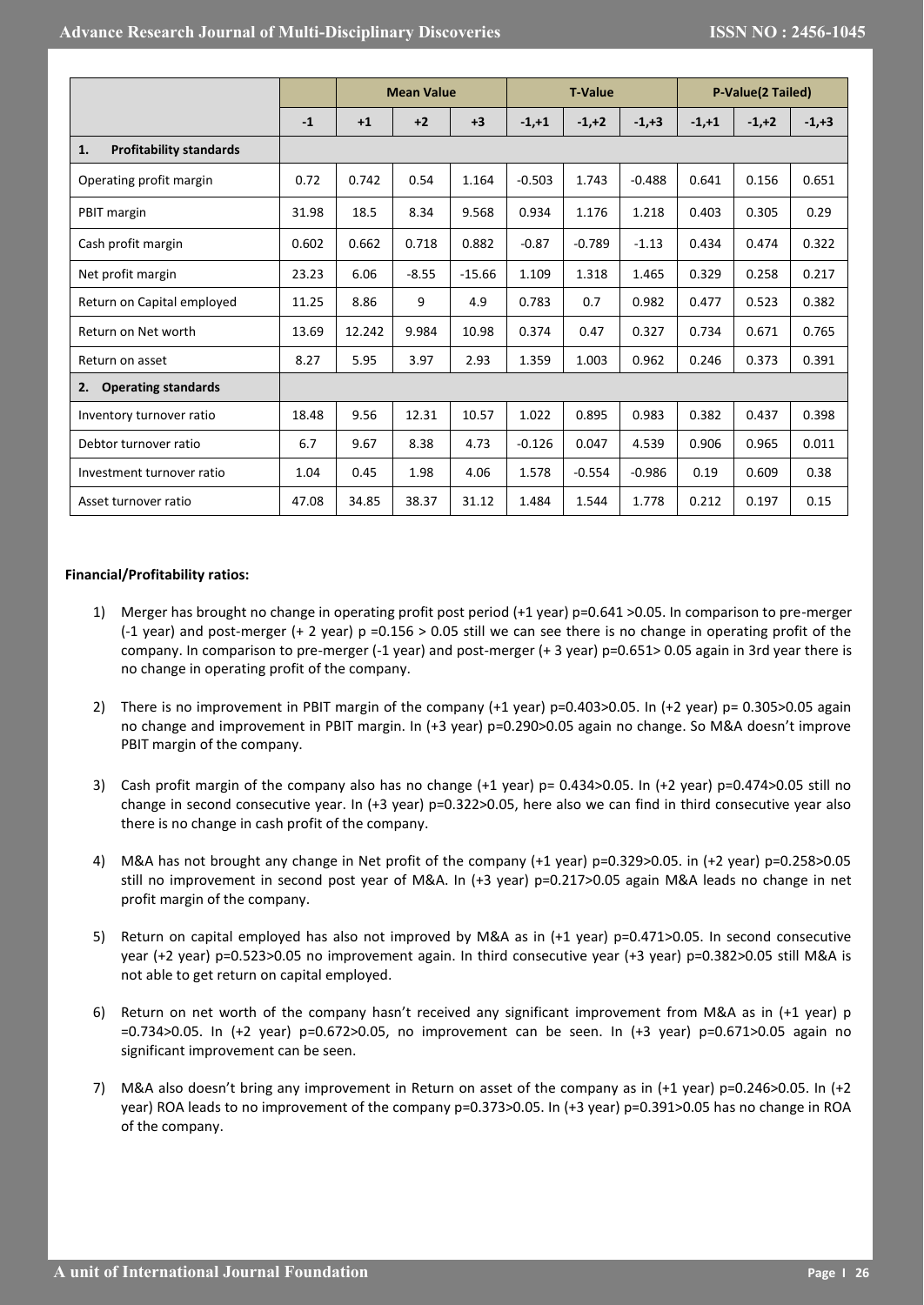## **Operating ratios:**

- 1) Inventory turnover ratio is also not affected in improvement by M&A as in (+1 Year) p=0.382>0.05. In (+2 year) p=0.437>0.05 still no change in company ITR. In (+3 year) p=0.398>0.05 again no improvement in ITR of the company.
- 2) M&A leads again no change in Debtor turnover ratio in (+1 year) p=0.906>0.05. In second consecutive year (+2 year) p=0.965>0.05 still it is showing no improvement. In third consecutive year(+3year) p=0.011<0.05 here we can see some changes and improvement in DTR.
- 3) Investment turnover ratio also doesn't has no significant changes by the effect of M&A as in (+1 year) p=0.190>0.05. In post second year (+2 year) p=0.609>0.05 still no improvement in the ratio. In post third year (+3 year) p=0.380>0.05, as we can see again M&A leads to no significant effect in investment turnover ratio of the company.
- 4) Asset turnover ratio of company has not improved significantly as in (+1 year) p=0.212>0.05. In post second year (+2year) p=0.1997>0.05, still no improvement in ATR of the company. In post third year (+ 3year) p=0.150>0.05, again no improvement caused by M&A in the company.

Hence, overall it can be said that Mergers and Acquisitions (M&A) in Oil and Gas sector leads to change in improvement of the company. Therefore, our null hypothesis(H0) was reliable and accepted and alternative hypothesis has been rejected(H1).

# **CONCLUSION**

Mergers and Acquisitions (M&A) prime motive is to improve the value, wealth and growth of the enterprise but in the current case it is been observed that M&A has no effect on the company performance in Oil and Gas sector. It has been concluded that that there is no significant improvement in financial and operating standards in post-merger period. The results have been arrised from paired sample t-test at significant level of 95% which indicated that there is no significance difference in the defined financial performance standards between pre-merger and post-merger due to the significance value is greater than 0.05. Hence, this study has accepted the null hypotheses which consider that there are no significant improvements in surviving company's performance post-merger and acquisition and rejected the alternative hypothesis which considers that there is significance improvement in surviving company's performance post-merger and acquisition activity.

## **REFERENCES**

*[i]. Bruner, R.F., (2004), Applied Mergers & Acquisitions, John Wiley & Sons, Inc. New Jersey.* 

*[ii].V. Pawaskar (2001): 'Effect of Mergers on Corporate Performance in India', Vikalpa,Vol.26, No.1, January – March, pp 19-32*

*[iii]. Ghosh, A., (2001): 'Does operating performance really improve following corporateacquisitions?' Journal of Corporate Finance 7 pp 151-178*

*[iv]. Weston, J.F., and S.K. Mansinghka, (1971): 'Tests of the Efficiency Performance ofConglomerate Firms', Journal of Finance, September, pp 919-936*

*[v]. PramodMantravadi and A Vidyadhar Reddy, (2008): 'Post-Merger Performance ofAcquiring Firms from Different Industries in India', International Research Journal of Financeand Economics ISSN 1450-2887 Issue 22 (2008)*

*[vi]. Kumar, R., (2009), 'Post Merger Corporate Performance: An Indian Perspective', Management Research News, vol. 32(2), pp. 145-157.* 

*[vii]. Malatesta, P.H., (1983), 'The Wealth Effect of Merger Activity and the Objective Functions of Merging Firms', Journal of Financial Economics, vol. 11(1-4), pp. 155-181* 

*[viii]. Ghosh A., Das B., (2003), 'Mergers and Takeovers', The Management Accountant, vol. 38(7), pp. 543-54* 

*[ix].King, D., D. Dalton, C. Daily and J. Covin, (2004) "Meta-Analysis of Post-Acquisition Performance: Identifications of Unidentified Moderators", Strategic Management Journal, February, pp. 187-201.*

*[x]. Healy, Paul M., Krishna G. Palepu and Richard S. Ruback, (1992) "Does Corporate Performance Improve after Mergers?", Journal of Financial Economics 31, pp. 135-75.*

*[xi]. Ramaswany, K. and J. Waegelein, (2003) "Firm Financial Performance Following Mergers", Review of Quantitative Finance and Accounting 20, pp. 115-126.*

*[xii].Malhotra, S. and P. Zhu, (2006) "Shareholder Benefits and Firm Performance: an Empirical Analysis of International Acquisitions by Firms from a Developing Economy", Working Paper Series, available at: www.ssrn.com.*

*[xiii].K Ramakrishnan, (2008) "Long-Term Post-Merger Performance of Firms in India", Vikalpa, Vol. 33, No. 2.*

*[xiv].Ravichandran, K., Mat nor F. &Mohd Said R. (2010) "Market Based Mergers In Indian Banking Institution's", International Research Journal of Finance and Economics 37(March):30-39*

*[xv].N. M. Leepsa& Chandra Sekhar Mishra, (2012), "Post Merger Financial Performance: A Study with Reference to Select Manufacturing Companies in India", International Research Journal of Finance and Economics ISSN 1450- 2887*

*[xvi].Caves, R.E. (1989), Mergers, Takeovers and Economic Efficiency: Foresight vs.Insight, International Journal of Industrial Organization, 7:151-174.*

*[xvii].P. L. Beena, (2004): 'Towards Understanding the Merger Wave in the Indian Corporate Sector – A Comparative Perspective', working paper 355, February, CDS, Trivandrum, pp 1-44.*